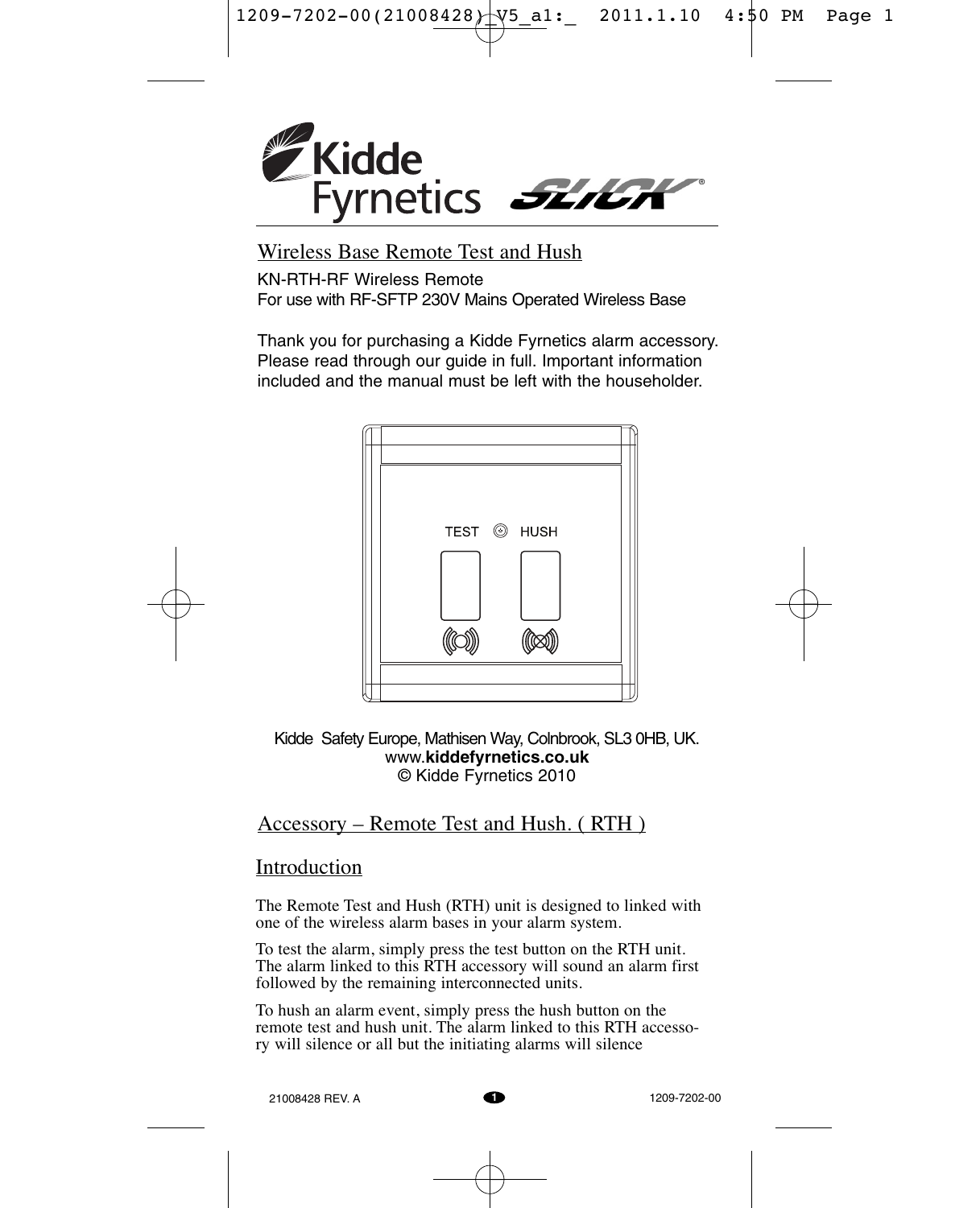

This accessory is battery powered, designed to operate reliably for ten years under normal use conditions. There are no user serviceable or replaceable parts which includes the fitted battery



- The RTH is equipped with two non-latching buttons, one for Hush and other for test.
- This unit transmits upon pressing either the test or hush button however it has an in-built safety delay time of 4 seconds where the unit will not transmit after a button has been released
- This unit has a in-built maximum continuous transmit time of 36 seconds as a safety feature if either button is continuously pressed

To avoid excessive operational drain on the battery avoid situations where the button(s) are pressed and held depressed (such as by objects left on the device). This will seriously reduce the service life of the battery.



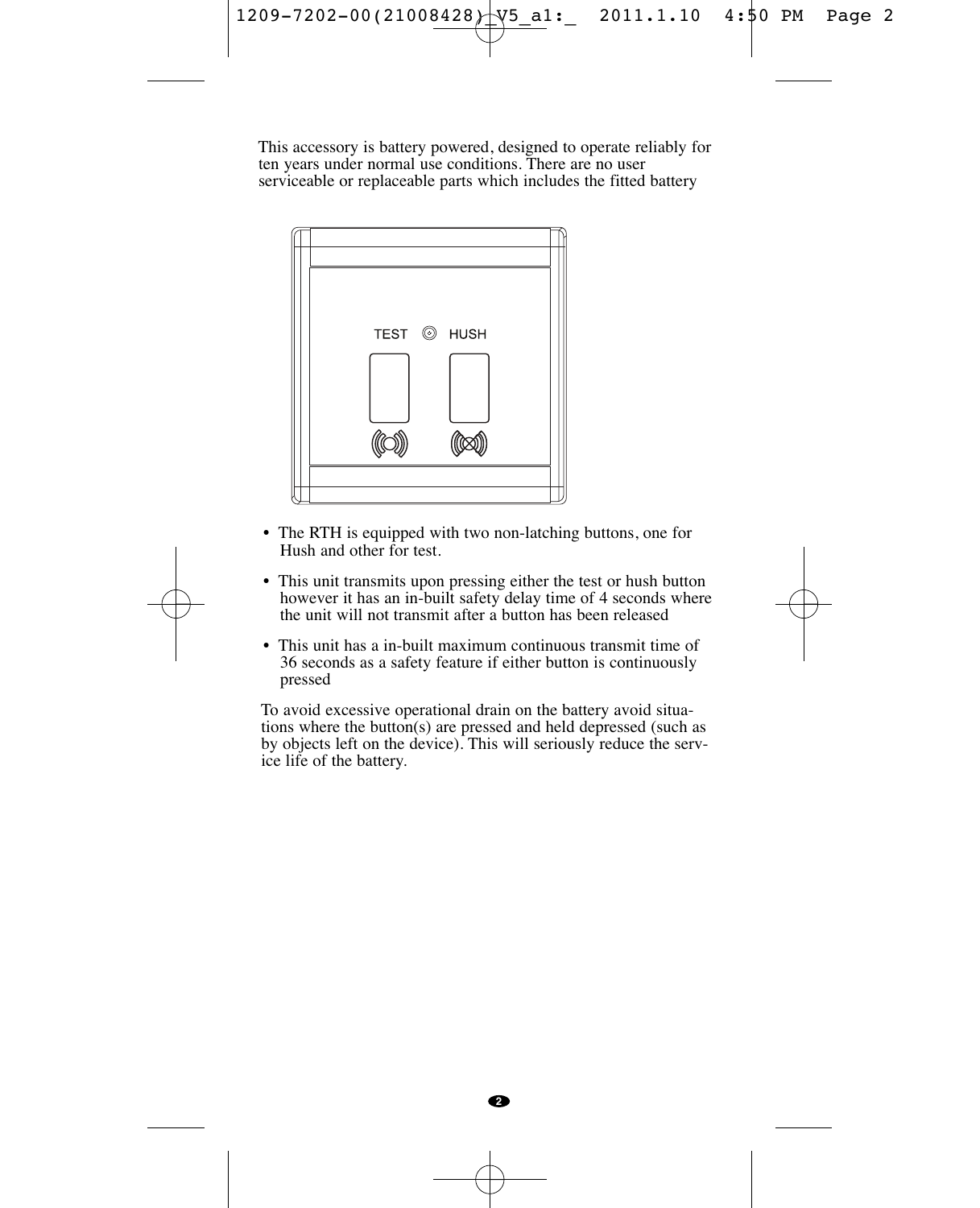

#### Connecting the Remote Test and Hush Accessory

The accessory works with one Wireless Alarm base. We recommend you enrol it with the alarm in your main living room.

### Figure 1 Wireless Base and Alarm



- Press the enrol button on the RF wireless base.
	- ˚ Wireless base should already be enrolled into a system. If the RTH is to be used with a wireless base not in a system of wireless bases, the wireless base should be set as a master unit before enrolling the RTH. See installers guide for wireless base.
- Press any button on the RTH.
- Verify the amber LED on the alarm has changed from 2 seconds on 2 seconds off to rapid blinking.
- Press the enrol button on the base to complete the process.

## Operation

The accessory is designed to sit on a table top or fit into a bracket on the wall.

During normal operation the RTH can be used to test the smoke alarms in your system by transmitting a signal to the RF wireless base it has been enrolled with. The smoke alarm will then perform a test as if the button on the alarm had been pressed and held. The alarm will then produce an alarm pattern and all other alarms that are interconnected (both by wires and RF) will produce an alarm pattern to verify the units and the system are functioning properly.

During a non-emergency alarm event, the hush button can be pressed to temporarily silence the alarms. If the smoke alarm that has detected the abnormal level of smoke is connected to the RF wireless base the RTH is enrolled to, pressing the hush button will silence all the alarms in the system. If another alarm has detected the smoke, all the units but the one(s) that initiated the alarm will silence, allowing the occupant or emergency service personnel more time to quickly identify the initiating alarm.

**3**

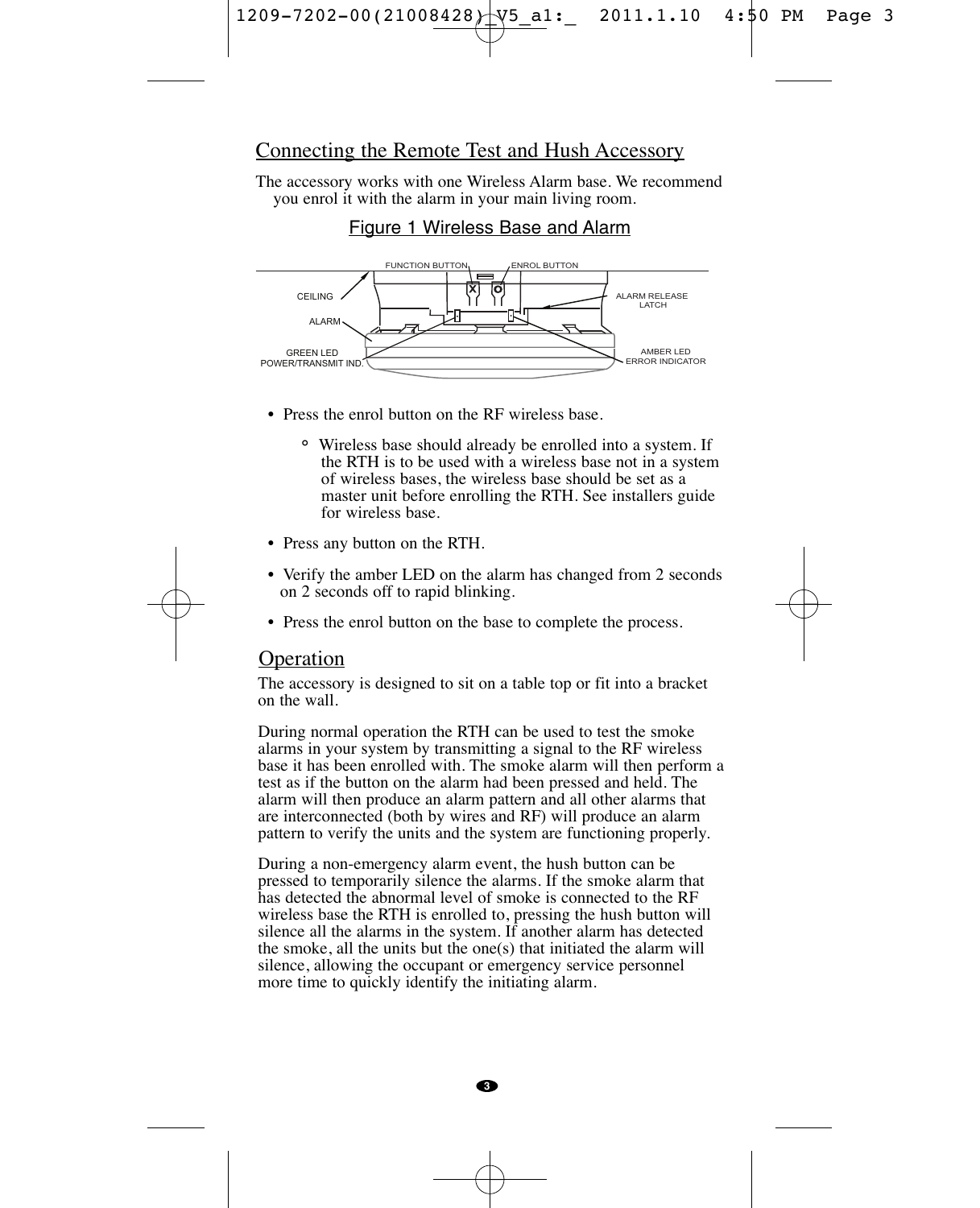When operating on battery backup power, the RF wireless base only listens for transmissions every 10 seconds, therefore you may have to press and hold the button on the RTH for up to 10 seconds or until the alarm can respond.

# Technical Specification

| Power:<br>life*          | Lithium battery with 10 year |
|--------------------------|------------------------------|
| Temperature (operating): | $0 - 40^{\circ}$ C           |
| Humidity:                | $0-95\%$ (non-condensing)    |
| Radio Frequency:         | 868MHz                       |
| Wireless range:          | Up to 10 metres.             |
| Mechanical:              | 89mm x 89mm 34mm             |
|                          | 120g                         |

Approvals (Independently tested to comply with):

EMC Directive 89/336/EEC

R&TTE Directive 99/5/EC

ETSI EN 301 489-1 V1.8.1 (2008-04)

ETSI EN 301 489-3 V1.4.1 (2002-08)

ETSI EN 300 220-1 V2.3.1 (2009-04)

ETSI EN 300 220-2 V2.3.1 (2006-04)

EN 55022: 2006

EN 61000-3-2: 2006

EN 61000-3-3: 2005

\* 10 year life is based on normal operation and will be reduced if stored at elevated temperatures or button is pressed for extended periods of time.

#### Disposal



ENVIRONMENTAL PROTECTION

Waste electrical products should not be disposed of with household waste. Please recycle where facilities exist. Check with Local Authority or Installer for recycling advice.



**4**